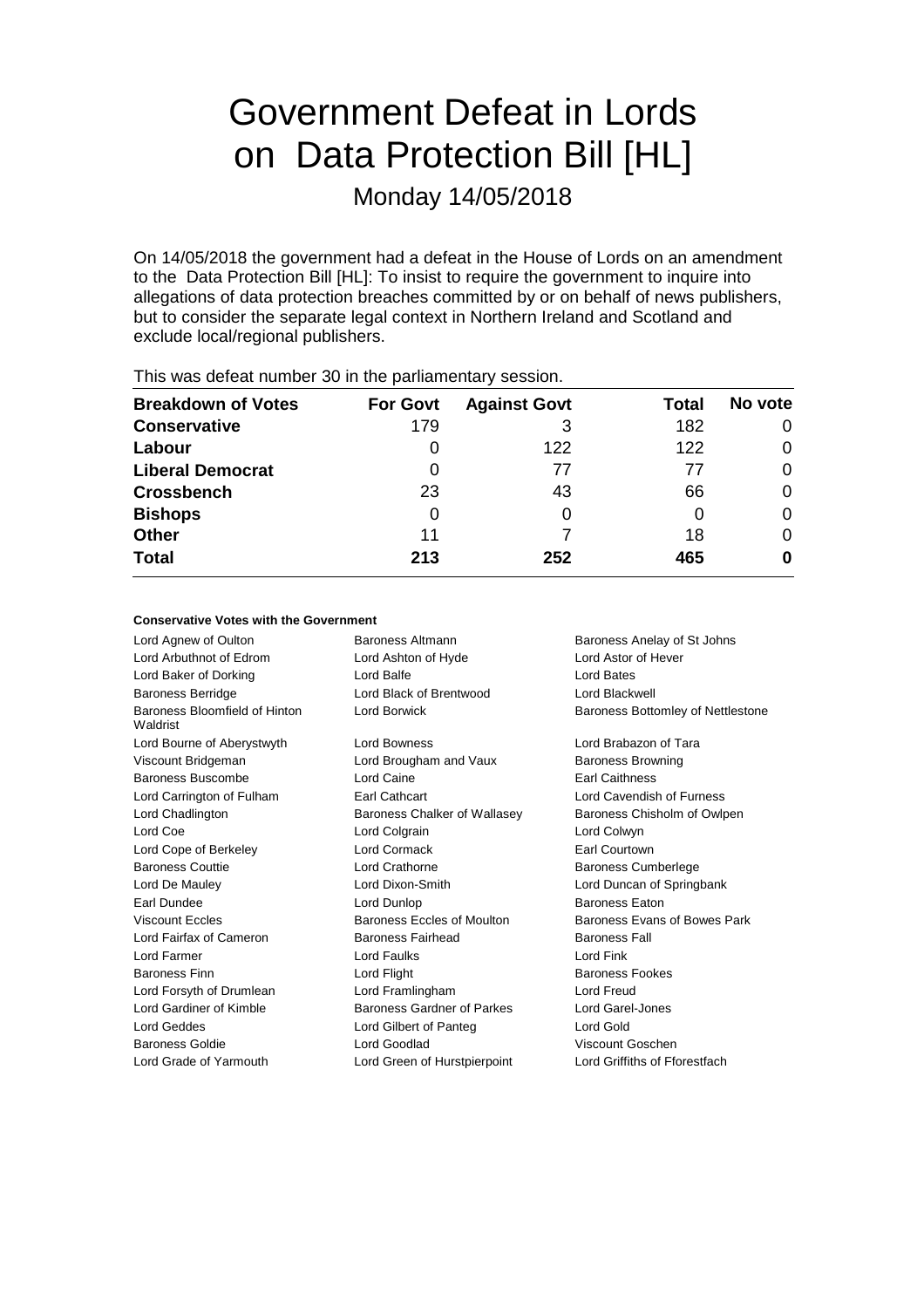Baroness Hanham **Lord Hayward** 

Lord Hague of Richmond Viscount Hailsham Lord Hamilton of Epsom Lord Henley Lord Higgins Lord Hill of Oareford Lord Hodgson of Astley Abbotts Baroness Hodgson of Abinger Lord Holmes of Richmond Earl Home **Baroness Hooper Baroness Hooper Lord Horam** Lord Howard of Lympne Lord Howard of Rising Lord Howell of Guildford Lord Hunt of Wirral Lord Inglewood Lord James of Blackheath Baroness Jenkin of Kennington Lord Jopling Lord Keen of Elie Lord King of Bridgwater Lord Kirkhope of Harrogate Lord Lamont of Lerwick Lord Lang of Monkton Lord Lansley Lord Leigh of Hurley Lord Lexden Earl Lindsay Lord Lingfield Lord Lucas Lord Lupton Lord MacGregor of Pulham Market Lord Mackay of Clashfern **Lord Mancroft Baroness Manzoor** Baroness Manzoor Lord Marland Lord Marlesford Lord Maude of Horsham Lord McColl of Dulwich **Lord McInnes of Kilwinning** Baroness McIntosh of Pickering Duke of Montrose **Baroness Morris of Bolton** Lord Naseby Lord Nash Baroness Neville-Jones Baroness Neville-Rolfe Baroness Newlove Baroness Nicholson of Winterbourne Baroness Noakes Lord Northbrook Lord Norton of Louth Lord O'Shaughnessy Baroness O'Cathain **Baroness Oppenheim-Barnes** Lord Palumbo Lord Patten **Baroness Pidding Constructs** Lord Polak Lord Popat Lord Porter of Spalding Lord Price Lord Prior of Brampton Baroness Rawlings Baroness Redfern Lord Ribeiro **Lord Robathan** Baroness Rock Lord Ryder of Wensum **Lord Sassoon** Baroness Scott of Bybrook Baroness Seccombe Earl Selborne Lord Selkirk of Douglas Lord Selsdon Baroness Shackleton of Belgravia Lord Sheikh Lord Sherbourne of Didsbury Lord Shinkwin Lord Skelmersdale Lord Smith of Hindhead Baroness Stedman-Scott Lord Sterling of Plaistow Lord Strathclyde Baroness Sugg Lord Suri Lord Swinfen Lord Taylor of Holbeach Lord Trefgarne Lord Trimble Lord True Lord Tugendhat Baroness Vere of Norbiton Baroness Verma Lord Wakeham Lord Wasserman Lord Wei Baroness Wheatcroft Baroness Wilcox **Baroness Williams of Trafford** Baroness Wyld Lord Young of Cookham Viscount Younger of Leckie

### **Conservative Votes against the Government**

Earl Attlee **Lord Blencathra Lord Blencathra** Baroness Warsi

### **Labour Votes with the Government**

## **Labour Votes against the Government**

Baroness Adams of Craigielea Lord Adonis Lord Anderson of Swansea Baroness Andrews **Baroness Armstrong of Hill Top** Baroness Bakewell Lord Bassam of Brighton Lord Beecham Lord Berkeley Lord Bhattacharyya **Baroness Blackstone** Baroness Blood Lord Bradley Lord Brennan Lord Brookman Lord Campbell-Savours Lord Carter of Coles Lord Cashman Baroness Chakrabarti Viscount Chandos Lord Christopher Lord Clark of Windermere Lord Clarke of Hampstead Lord Collins of Highbury Baroness Corston Baroness Crawley Lord Cunningham of Felling Lord Davies of Oldham Lord Davies of Stamford Lord Desai Baroness Donaghy **Lord Dubs** Lord Dubs **Lord Elder** Lord Falconer of Thoroton Lord Faulkner of Worcester Lord Foulkes of Cumnock Baroness Gale **Baroness Golding** Lord Giddens **Baroness Golding** 

Lord Gordon of Strathblane Baroness Goudie Lord Griffiths of Burry Port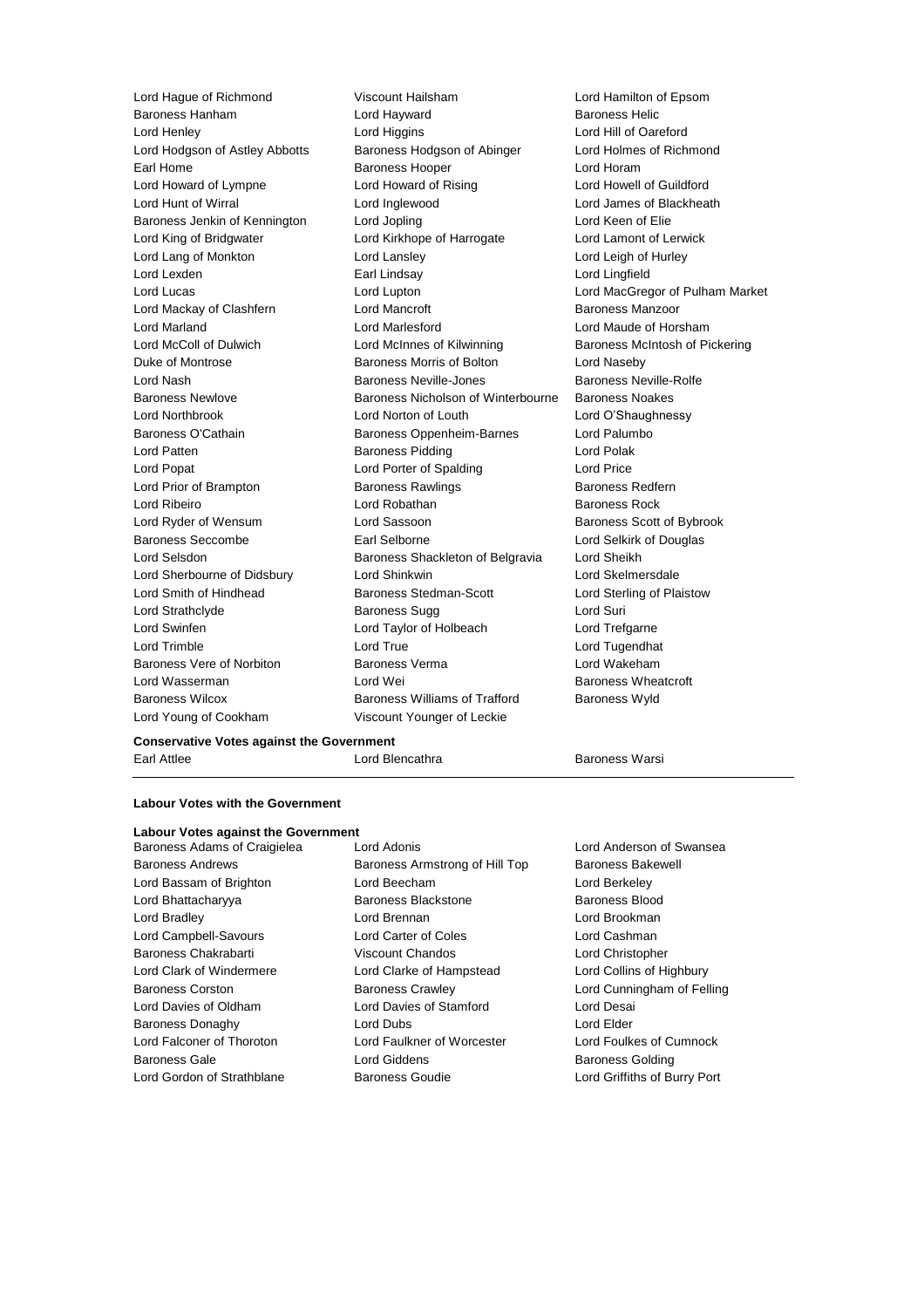Lord Grocott Lord Hain Viscount Hanworth Lord Harris of Haringey<br>
Baroness Havter of Kentish Town Baroness Healy of Primrose Hill Baroness Hilton of Eggardon Baroness Hayter of Kentish Town Baroness Healy of Primrose Hill Lord Hollick **Baroness Hollis of Heigham** Lord Howarth of Newport Lord Hoyle Lord Hughes of Woodside Lord Irvine of Lairg Baroness Jay of Paddington **Lord Jones** Communist Control Baroness Jones of Whitchurch<br>
Lord Jordan **Baroness** Kennedy of The Shave Lord Jordan **Lord Judd** Lord Judd Baroness Kennedy of The Shaws Baroness Kennedy of Cradley Lord Kennedy of Southwark Lord Kinnock Baroness Kinnock of Holyhead Baroness Lawrence of Clarendon Lord Layard Lord Lea of Crondall Lord Lennie Baroness Liddell of Coatdyke Baroness Lister of Burtersett Lord Livermore Lord Lord MacKenzie of Culkein Lord McAvoy Baroness McDonagh Baroness McIntosh of Hudnall Lord McKenzie of Luton Lord Mendelsohn Lord Monks Lord Morgan **Lord Morris of Handsworth** Baroness Morris of Yardley Lord Murphy of Torfaen **Baroness Nye** Baroness Pitkeathley Lord Ponsonby of Shulbrede Lord Prescott **Baroness Primarolo** Lord Puttnam **Lord Radice Baroness Ramsay of Cartvale** Lord Rea **Baroness Rebuck** Lord Reid of Cardowan Baroness Rebuck Lord Reid of Cardowan Lord Rogers of Riverside Lord Rooker Lord Rosser Lord Sawyer **Baroness Sherlock** Viscount Simon Baroness Smith of Basildon Baroness Smith of Gilmorehill Lord Snape Lord Stevenson of Balmacara Lord Stone of Blackheath Baroness Taylor of Bolton Baroness Thornton Lord Tomlinson Lord Touhig Lord Tunnicliffe **Lord Turnberg Community** Baroness Warwick of Undercliffe Lord Watson of Invergowrie **Lord Watts** Lord West of Spithead Baroness Wheeler **Baroness Whitaker** Baroness Whitaker **Lord Whitty** Lord Young of Norwood Green Baroness Young of Old Scone

### **Liberal Democrat Votes with the Government**

| Liberal Democrat Votes against the Government |                                    |                                   |  |  |  |  |
|-----------------------------------------------|------------------------------------|-----------------------------------|--|--|--|--|
| Lord Addington                                | Lord Alderdice                     | Lord Ashdown of Norton-sub-Hamdon |  |  |  |  |
| Baroness Bakewell of Hardington<br>Mandeville | <b>Baroness Barker</b>             | Lord Beith                        |  |  |  |  |
| Baroness Benjamin                             | Baroness Bonham-Carter of Yarnbury | Baroness Bowles of Berkhamsted    |  |  |  |  |
| <b>Baroness Brinton</b>                       | Lord Bruce of Bennachie            | Baroness Burt of Solihull         |  |  |  |  |
| Lord Chidgey                                  | Lord Clement-Jones                 | <b>Lord Cotter</b>                |  |  |  |  |
| Lord Dholakia                                 | <b>Baroness Doocey</b>             | Baroness Falkner of Margravine    |  |  |  |  |
| Baroness Featherstone                         | Lord Foster of Bath                | Baroness Garden of Frognal        |  |  |  |  |
| Lord German                                   | Earl Glasgow                       | Lord Goddard of Stockport         |  |  |  |  |
| Lord Greaves                                  | <b>Baroness Grender</b>            | <b>Baroness Hamwee</b>            |  |  |  |  |
| Baroness Harris of Richmond                   | <b>Baroness Humphreys</b>          | <b>Baroness Hussein-Ece</b>       |  |  |  |  |
| Baroness Janke                                | <b>Baroness Jolly</b>              | Lord Jones of Cheltenham          |  |  |  |  |
| Lord Kirkwood of Kirkhope                     | Baroness Kramer                    | Lord Lee of Trafford              |  |  |  |  |
| <b>Baroness Ludford</b>                       | Baroness Maddock                   | Lord McNally                      |  |  |  |  |
| Lord Newby                                    | <b>Baroness Northover</b>          | Lord Paddick                      |  |  |  |  |
| Lord Palmer of Childs Hill                    | <b>Baroness Pinnock</b>            | Lord Purvis of Tweed              |  |  |  |  |
| Baroness Randerson                            | Lord Razzall                       | Lord Redesdale                    |  |  |  |  |
| Lord Rennard                                  | Lord Roberts of Llandudno          | Baroness Scott of Needham Market  |  |  |  |  |
| Lord Scriven                                  | Lord Sharkey                       | Baroness Sheehan                  |  |  |  |  |
| Lord Shipley                                  | Lord Shutt of Greetland            | Baroness Smith of Newnham         |  |  |  |  |
| Lord Stephen                                  | Lord Stoneham of Droxford          | <b>Lord Storey</b>                |  |  |  |  |
| Lord Strasburger                              | Lord Stunell                       | <b>Baroness Suttie</b>            |  |  |  |  |
| Lord Taverne                                  | Lord Taylor of Goss Moor           | Lord Teverson                     |  |  |  |  |
| Lord Thomas of Gresford                       | Baroness Thomas of Winchester      | <b>Baroness Thornhill</b>         |  |  |  |  |
| Lord Tope                                     | Baroness Tyler of Enfield          | Lord Tyler                        |  |  |  |  |